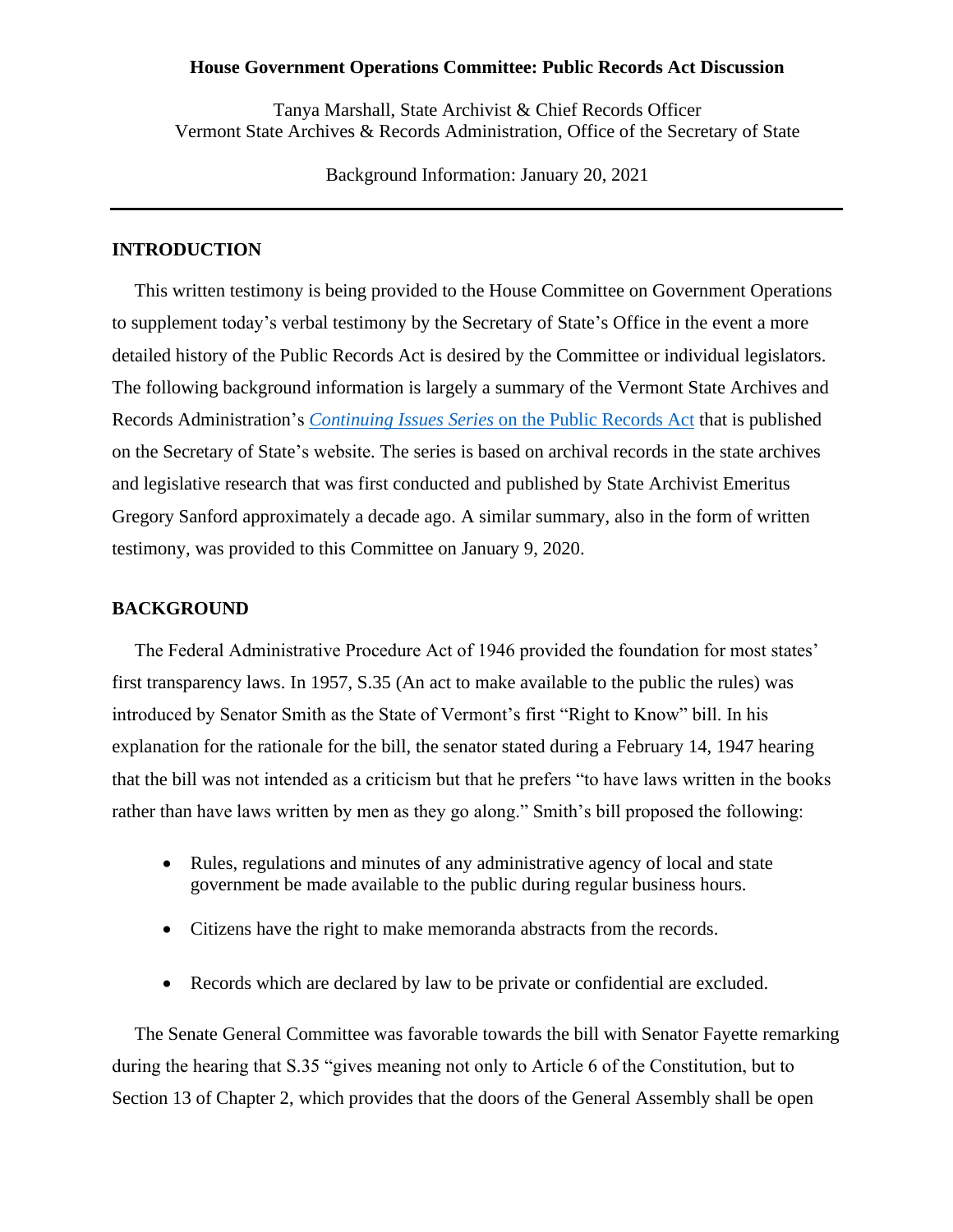'for the admission of all persons who behave decently, except only when the welfare of the state may require them to be shut.<sup>1</sup>"

Public testimony on the bill, which was covered extensively by the Rutland Herald and Burlington Free Press, ensued almost weekly between February and April 1957 with several amendments. Ultimately, S.35 and a similar bill, H.141 (An act providing that sessions of public bodies and agencies be public) were consolidated and became Act 122 of 1957 (An act relating to executive sessions and minutes of meetings of legislative bodies or state or local agencies and to provide for a penalty related thereto).

The text of Act 122 of 1957 (S.35) as enacted is shown below:

NO. 122-AN ACT RELATING TO EXECUTIVE SESSIONS. AND MINUTES OF MEETINGS OF LEGISLATIVE BODIES, OR STATE OR LOCAL AGENCIES AND TO PROVIDE A PENALTY RELATING THERETO.

#### IS. 351

It is hereby enacted by the General Assembly of the State of Vermont:

Section 1. *Declaration of Public Policy*. In enacting this law, the legislature finds and declares that public commissions, business and councils and declares that public commissions,<br>boards and councils and other public agencies in this state<br>exist to aid in the conduct of the people's business and are<br>accountable to them pursuant to Article V stitution.

Sec. 2. Public Agencies, Executive Sessions. All meetings of the legislative bodies, or state, or local agencies, including town officers, shall be open and public, and all persons shall be permitted to attend any meetings of these bodies except as otherwise provided by law.

Sec. 3. Unless otherwise provided by charter, nothing contained herein shall be construed to prevent such legislative bodies, boards and commissions from holding executive sessions from which the public is excluded, but no ordinances, resolutions, rules, regulations, contracts or appointments shall be finally approved at such executive sessions. Such legislative bodies,

<sup>&</sup>lt;sup>1</sup> Rutland Daily Herald, February 15, 1957, page 3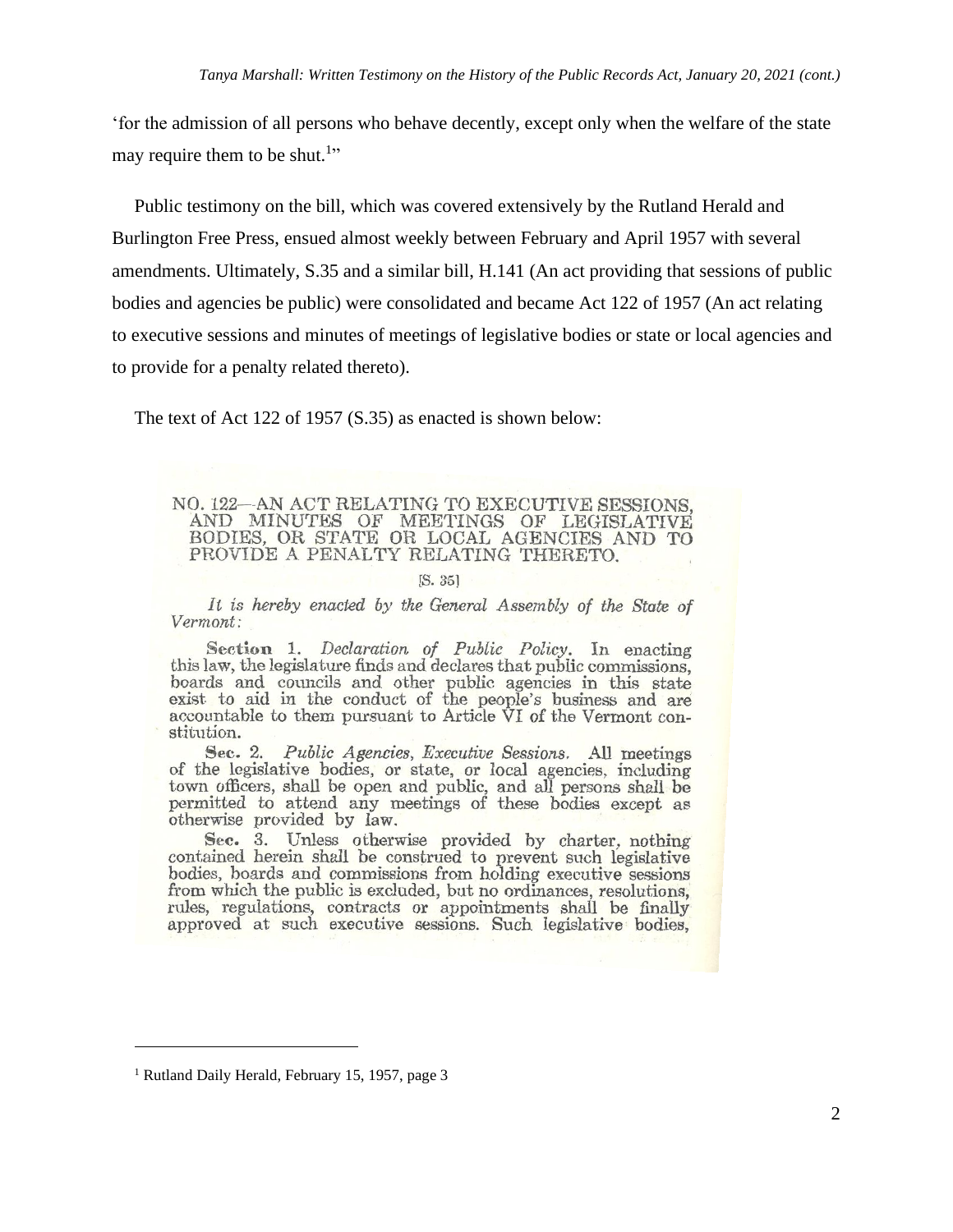boards and commissions shall keep minutes of the business boards and commissions share meeting which shall be made available to any freeman of this state upon request, unless the reputation or good name of a person, the security of the state, or a proposed contract is involved.

Sec. 4. *Penalty*. A person who violates the provisions of<br>this act or participates in the wrongful exclusion of any person this act or participates in the wrongiul exclusion of any person<br>or persons from any meeting for which provision is herein made, shall be fined not more than \$500.00.

Approved April 25, 1957.

The current Vermont Public Records [Act](https://sos.vermont.gov/media/u2gnm1wc/1976_a231.pdf) or PRA (1 V.S.A. §§ 315-320) has its origin in Act [231 of 1976](https://sos.vermont.gov/media/u2gnm1wc/1976_a231.pdf) (H.276), the State of Vermont first comprehensive public records law. The most significant changes to the PRA were enacted as part of [Act 159 of 1996](https://sos.vermont.gov/media/3m0plevl/2011_a059.pdf) although the original bill, H.780, began as much more robust public records bill than what was eventually passed.

[H.780](http://www.leg.state.vt.us/DOCS/1996/BILLS/INTRO/H-780.HTM) as introduced, nonetheless, sheds light on the interests and mindset of the House Government Operations Committee following hearings in both the summer and fall of 1995. The bill initially included requirements for public agencies to: sunset exemptions after 50 years unless the State Archivist determined a longer period of time was needed to satisfy the purpose of the specific exemption; make available all nonexempt records and information for copying in a standard electronic or paper format; bear the cost of redacting exempt information in order to permit the inspection or copying of a record unless the request was for more than 100 pages; and separate exempt information from nonexempt information in all future upgrades to "electronic application systems." Under H.780, members of the public could also seek an advisory opinion from the Secretary of State if aggrieved by an agency head's denial of a request to inspect or copy a public record.

[Act 59 of 2011](https://sos.vermont.gov/media/3m0plevl/2011_a059.pdf) (H.73) resulted in a substantive change to penalties. Prior to 2011, if a court overturned an agency's decision to deny access, the court had the option of ordering the agency to pay attorney fees and other litigation costs. Act 59 mandated that courts award attorney fees if a complainant substantially prevailed against an agency. Like H.780 of 1996, H.73 also began as a more robust bill than what was eventually passed. H.73, for example, originally called for the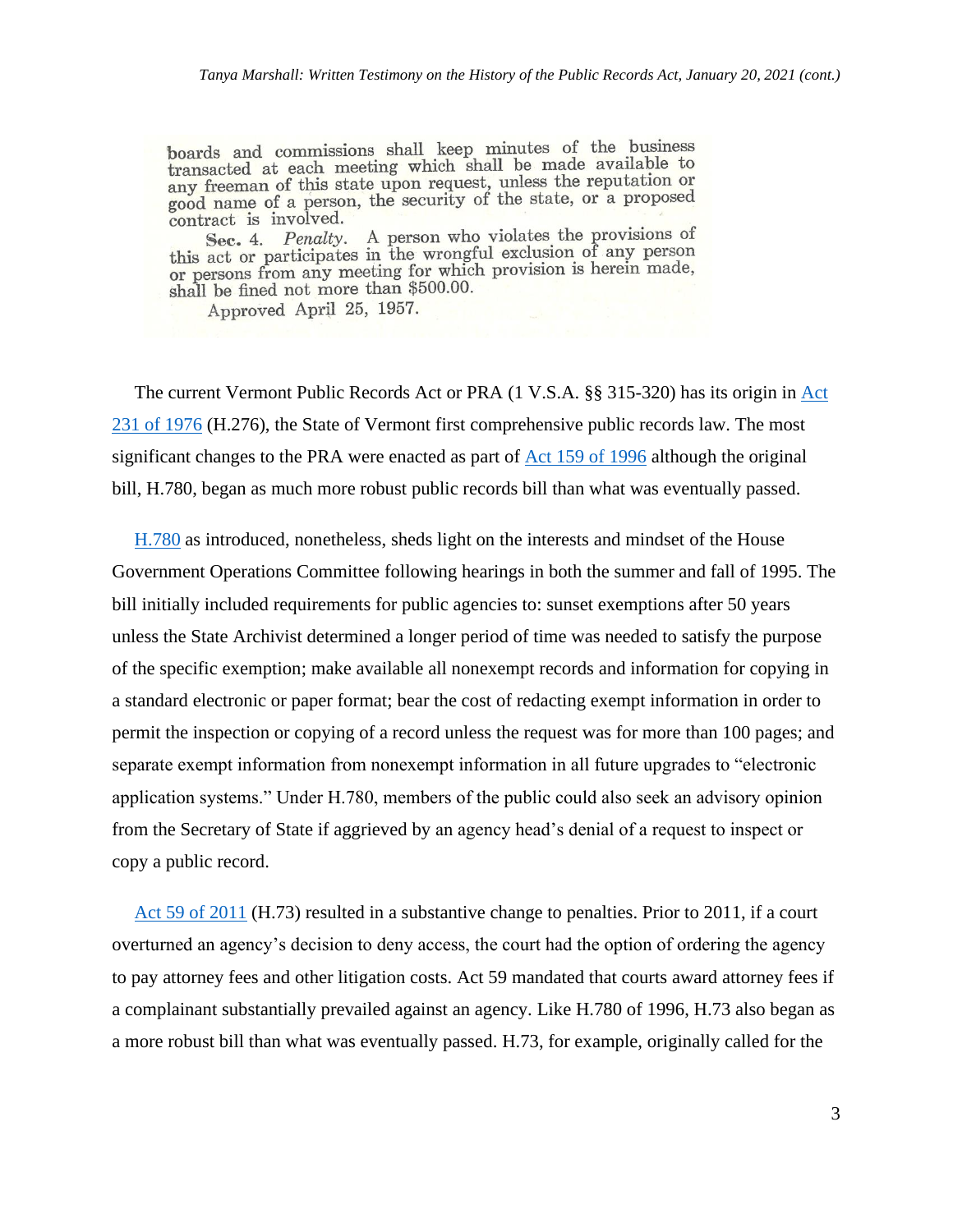training of all agency employees responsible for responding to public records requests as well as the creation of a Government Transparency Office.

Since its initial passage, the PRA has focused on six core elements, although one element – management – was originally kept separate, in Title 22, despite routinely being amended within some of the same legislative acts pertaining to public records. It was not until the passage of [Act](http://www.leg.state.vt.us/docs/legdoc.cfm?URL=/docs/2008/acts/ACT096.htm)  [96 of 2008](http://www.leg.state.vt.us/docs/legdoc.cfm?URL=/docs/2008/acts/ACT096.htm) that management was added to the PRA and it was through [Act 100 of 2018](https://legislature.vermont.gov/Documents/2018/Docs/ACTS/ACT100/ACT100%20As%20Enacted.pdf) that cross-references between the PRA and the state's records management laws were more clearly drawn. Today, the six core elements of the PRA are:

- 1. Policy (1 V.S.A. § 315)
- 2. Access (1 V.S.A. § 316)
- 3. Exemptions (1 V.S.A. § 317)
- 4. Management (1 V.S.A. § 317a)
- 5. Procedure (1 V.S.A. §§ 318-318a)
- 6. Enforcement (1 V.S.A. §§ 319-320)

# *Policy (1 V.S.A. § 315)*

The statement of policy found in  $1 \text{ V.S.A. }$  § 315 describes the rationale for affording access to public records. The language of this section originally was adopted through [Act 231 of 1976](https://sos.vermont.gov/media/u2gnm1wc/1976_a231.pdf) (An act to add 1 V.S.A. Chapter 5, Subchapter 3 relating to access to public documents and records), the State of Vermont first comprehensive public records law.

*It is the policy of this subchapter to provide for free and open examination of records consistent with Chapter I, Article 6 of the Vermont Constitution. Officers of government are trustees and servants of the people and it is in the public interest to enable any person to review and criticize their decisions even though such examination may cause inconvenience or embarrassment. All people, however, have a right to privacy in their personal and economic pursuits, which ought to be protected unless specific information is needed to review the action of a governmental officer. Consistent with these principles, the General Assembly hereby declares that certain public records shall be made available to any person as hereinafter provided. To that end, the provisions of this subchapter shall be liberally construed to implement this policy, and the burden of proof shall be on the public agency to sustain its action.*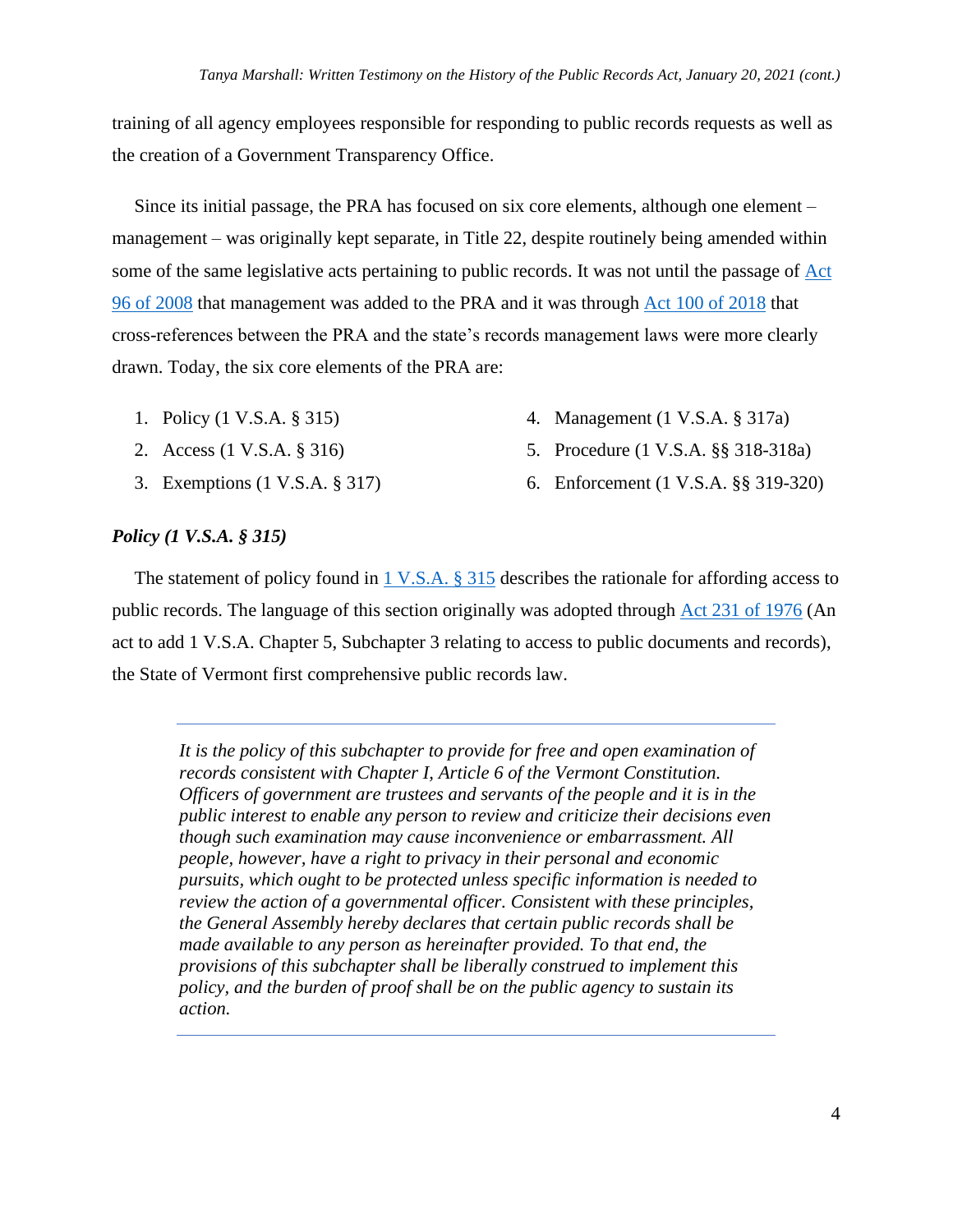1 V.S.A. § 315 remained unchanged until the passage of [Act 59 of 2011](https://sos.vermont.gov/media/3m0plevl/2011_a059.pdf) (An act relating to establishing a government transparency office to enforce the public records act), which added "and the burden of proof shall be on the public agency to sustain its action." The current 1 V.S.A. § 315(c), which formalized the name of the Public Records Act, was added by [Act 29 of](https://legislature.vermont.gov/Documents/2016/Docs/ACTS/ACT029/ACT029%20As%20Enacted.pdf)  [2015](https://legislature.vermont.gov/Documents/2016/Docs/ACTS/ACT029/ACT029%20As%20Enacted.pdf) (An act relating to Public Records Act exemptions): "This subchapter may be known and cited as the Public Records Act or the PRA."

In 2018, the passage of [Act 166](https://legislature.vermont.gov/Documents/2018/Docs/ACTS/ACT166/ACT166%20As%20Enacted.pdf) (An act relating to the Open Meeting Law and the Public Records Act) added the current 1 V.S.A. § 315(b), which was drawn from existing language in [3](https://legislature.vermont.gov/statutes/section/03/009/00218) [V.S.A. § 218](https://legislature.vermont.gov/statutes/section/03/009/00218) (Agency and Department Records Management Program):

*The General Assembly finds that public records are essential to the administration of State and local government. Public records contain information that allows government programs to function, provides officials with a basis for making decisions, and ensures continuity with past operations. Public records document the legal responsibilities of government, help protect the rights of citizens, and provide citizens a means of monitoring government programs and measuring the performance of public officials. Public records provide documentation for the functioning of government and for the retrospective analysis of the development of Vermont government and the impact of programs on citizens.*

The State of Vermont's policy statement that the provisions of the Public Records Act "shall be liberally construed with the view towards carrying out the provisions" allowing access to public records is frequently cited by Vermont courts in rulings on public record cases.

# *Access (1 V.S.A. § 317)*

While the statement of purpose found in  $1 \text{ V.S.A } \text{\$ } 315$  declares the public's right to access public records, the provisions in [1 V.S.A. § 316](http://legislature.vermont.gov/statutes/section/01/005/00316) define the nature of that access.

*Any person may inspect or copy any public record of a public agency, as follows…*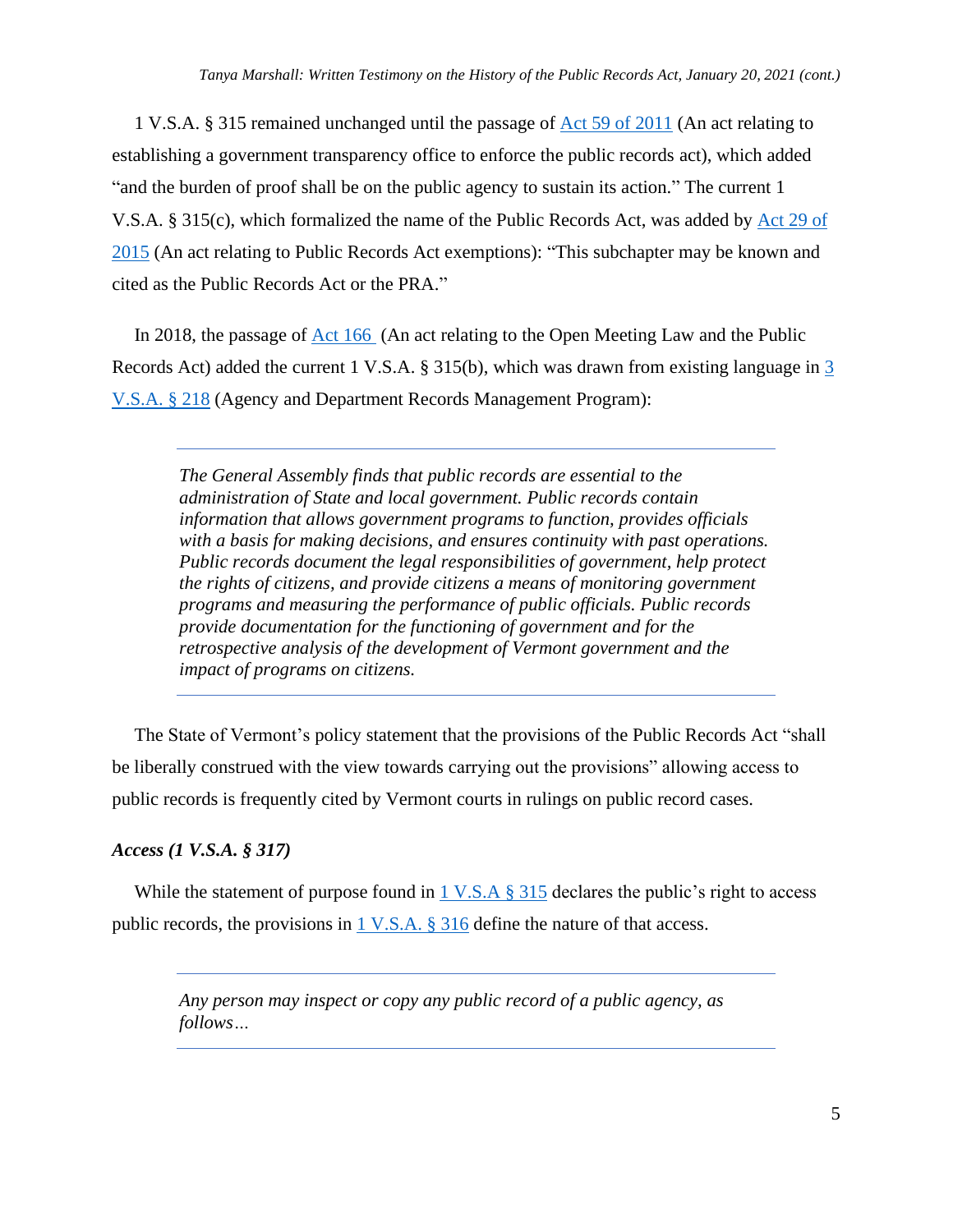The language in 1 V.S.A. § 316 generally describes the parameters under which individuals may inspect or request copy records. [Act 231 of 1976](https://sos.vermont.gov/media/u2gnm1wc/1976_a231.pdf) set forth the provisions that established the times when individuals could access records; allowed agencies to charge individuals for the cost of physically copying records; and set limits on what copying services agencies would be required to provide.

The most significant changes to this section were enacted as part of [Act 159 of 1996,](https://sos.vermont.gov/media/3m0plevl/2011_a059.pdf) adding language detailing how actual copying costs are to be calculated and giving the Secretary of State the authority to adopt by rule [a uniform schedule for public record charges.](https://sos.vermont.gov/vsara/manage/information-governance/compliance/uniform-charges-schedule/)

*The secretary of state, after consultation with the secretary of administration, shall establish the actual cost of providing a copy of a public record that may be charged by state agencies. The secretary shall also establish the amount that may be charged for staff time, when such a charge is authorized under this section. To determine "actual cost" the secretary shall consider the following only: the cost of the paper or the electronic media onto which a public record is copied, a prorated amount for maintenance and replacement of the machine or equipment used to copy the record and any utility charges directly associated with copying a record. The secretary of state shall adopt, by rule, a uniform schedule of public record charges for state agencies.*

The results of a 1993 survey of "actual costs" charges being assessed by municipalities and a similar survey in 1995 of state agencies, which showed significant inconsistencies and a wide range of interpretations of "actual cost," was the impetus for a uniform schedule. The Secretary of State was also charged with doing a survey following the passing of the first "actual cost" rule and [reporting its findings by](https://sos.vermont.gov/media/sham0bxp/vtsos_1998actualcostreport.pdf) January 1998.

Act 159, which began as [H.440](http://www.leg.state.vt.us/DOCS/1996/BILLS/INTRO/H-440.HTM) in March 1995 with a focus on public access and privacy, particularly in light of the increased use of electronic mail and systems by public agencies, transitioned over the summer and fall of 1995 to a new bill draft, which was introduced in February 1996 as H.780. Given the emphasis on electronic records during hearings held by the House Government Operations Committee, the final act further clarified which formats individuals could expect to receive copies of records based on the original format of the records.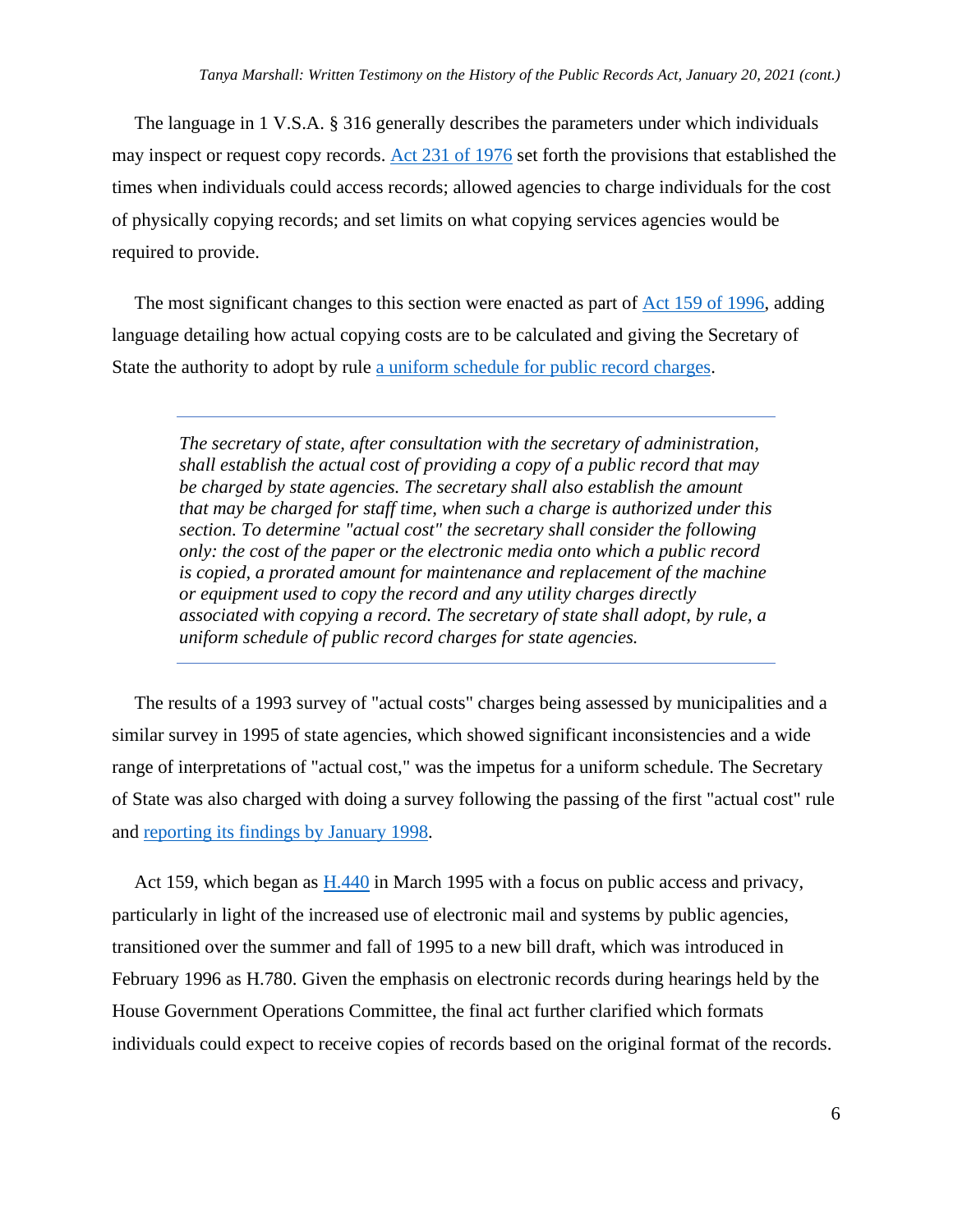## *Exemptions (1 V.S.A. § 317)*

Under the Public Records Act, all public records are open to public inspection or copying unless specifically exempted by law. A core set of these exempt records are outlined in [1 V.S.A.](http://legislature.vermont.gov/statutes/section/01/005/00317)  [§ 317,](http://legislature.vermont.gov/statutes/section/01/005/00317) but some exemptions still exist outside of [1 V.S.A. § 317.](http://legislature.vermont.gov/statutes/section/01/005/00317) This statute is also where "public agency" and "public record" are defined.

The public agency definition was part of  $\text{Act } 231$  of 1976, the original public records act (H. 276). Commenting on the original bill, Attorney General Jerome Diamond found the list of public agencies ["under-inclusive"](https://sos.vermont.gov/media/j0sovsci/diamond_memo_19750122.pdf) in relation to the agencies already covered under the open meeting law. [Further committee discussion](https://sos.vermont.gov/media/3xvp05vu/sengeneralcomtestimony.pdf) in the Senate on H. 276 touched on whether municipalities should be included. Ultimately, the senate [amended the definition](https://sos.vermont.gov/media/foqmesgh/senate_journal_19760325.pdf) to exclude municipalities and other political subdivisions. Municipalities and other political subdivisions were brought back under the definition of public agency by [Act 202 of 1978](https://sos.vermont.gov/media/u3wh50j3/1978_a202.pdf) (H.350).

*As used in this subchapter, "public agency" or "agency" means any agency, board, department, commission, committee, branch or authority of the state or any agency, board, committee, department, branch, commission or authority of any political subdivision of the state.*

In [Act 231 of 1976](https://sos.vermont.gov/media/u2gnm1wc/1976_a231.pdf) (H. 276), the definition of a public record or document tried to enumerate various record types (staff reports, individual salaries, etc.) before adding a more inclusive "or any other written or recorded matters produced or acquired in the course of agency business." Subsequent amendments expanded the definition in attempts to cover emerging formats, such as "machine readable records." Section 2 of [Act 159 of 1996](https://sos.vermont.gov/media/3m0plevl/2011_a059.pdf) (H. 780) added the more inclusive phrase "regardless of physical form or characteristics."

Even after Act 159, the public record definition was amended to embrace new formats. Act 158 of 2004 for example added "computer databases" to the list. Section 3 of [Act 110 of 2008](https://sos.vermont.gov/media/gsqnh4jp/2008_a110.pdf) (S. 229) recognized the inclusiveness of the "regardless of physical form or characteristics" language and removed references to specific formats.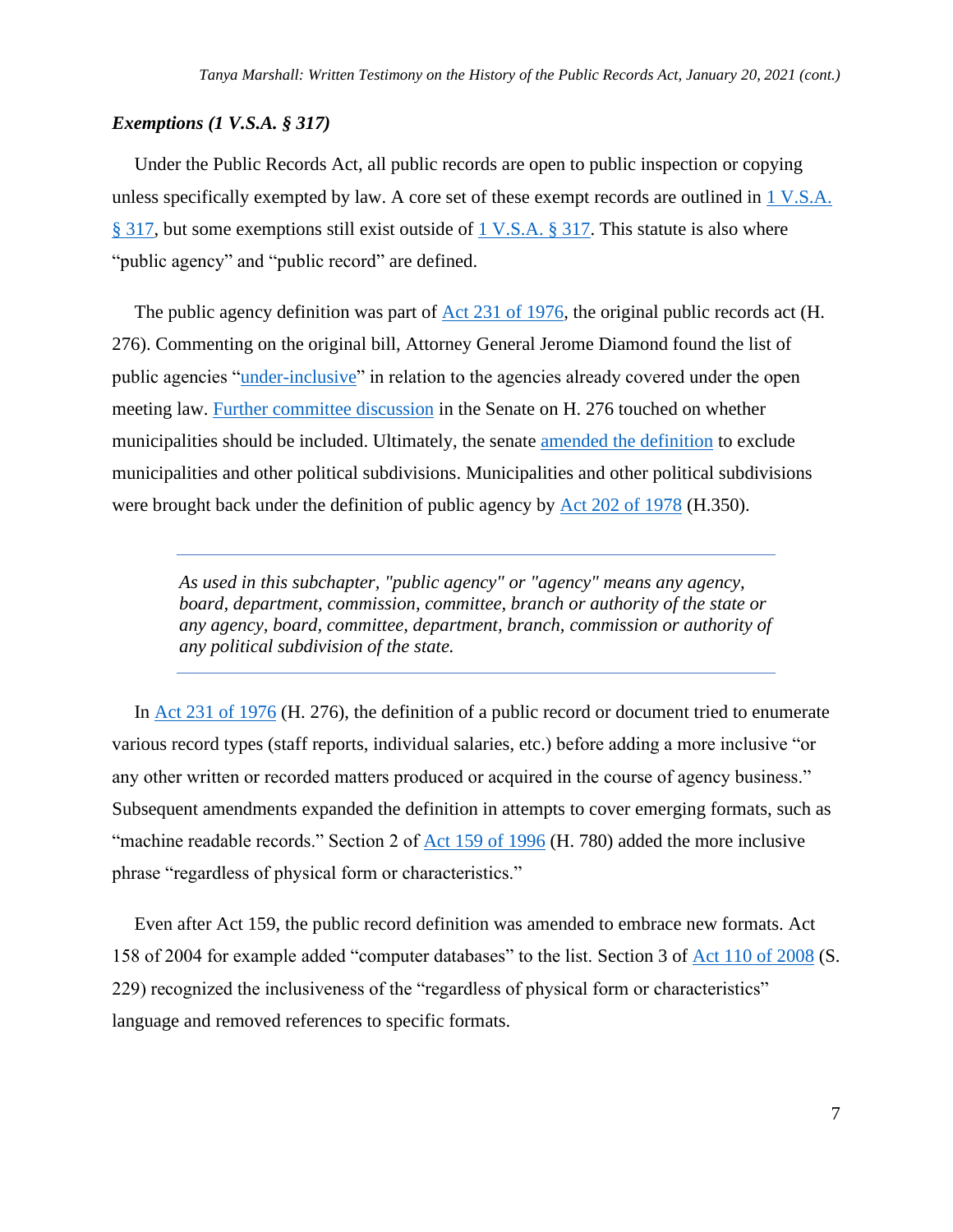Despite having almost 45 amendments since the law was first enacted, several of the exemptions listed under 1 V.S.A. § 317(c) remain unchanged from [Act 231 of 1976.](https://sos.vermont.gov/media/u2gnm1wc/1976_a231.pdf) The legislative history (with historical notes) of each exemption is available through the [Vermont](https://sos.vermont.gov/vsara/learn/public-records-act/exemptions/)  [State Archives and Records Administration.](https://sos.vermont.gov/vsara/learn/public-records-act/exemptions/)

Relatively new to the Public Records Act in 1 V.S.A. § 317 is a repeal and reenactment provision for exemptions enacted or substantively amended in legislation introduced by the General Assembly in 2019 or later. This provision was added by [Act 166 of 2018](https://legislature.vermont.gov/Documents/2018/Docs/ACTS/ACT166/ACT166%20As%20Enacted.pdf) and can be found in 1 V.S.A. § 317(e). Also added by Act 166 of 2018 is 1 V.S.A. § 317(f), which requires "a record produced or acquired during the period of applicability of an exemption" to "remain exempt following the repeal or narrowing in scope of the exemption."

This new repeal and reenactment provision, including the requirement for public agencies to continue exempting records under statutory exemptions that have been subsequently been repealed or substantively narrowed, has yet be tested and it also remains unclear how public agencies will readily comply with 1 V.S.A. § 317(f). The Statewide Records and Information Management Program and record schedules issued by the Vermont State Archives and Records Administration pursuant 1 V.S.A. § 317a are designed to facilitate compliance by public agencies with the most current and up-to-date Federal and state recordkeeping laws, rules and regulations, including exemptions to public inspection or copying, and not historical legislation.

### *Management (1 V.S.A. § 317a)*

Under the Public Records Act and [1 V.S.A. § 317a,](https://legislature.vermont.gov/statutes/section/01/005/00317a) public agencies are charged with systematically managing their public records "to provide ready access to vital information, to promote the efficient and economical operation of government, and to preserve their legal, administrative, and informational value."

1 V.S.A. § 317a was added to the Public Records Act by [Act 96 of 2008](http://www.leg.state.vt.us/docs/legdoc.cfm?URL=/docs/2008/acts/ACT096.htm) as a re-codification of sections of Title 22, Chapter 11, which was repealed by Act 96. 1 V.S.A. § 317a has its origins in Act 229 of 1937, which created the Public Records Commission to oversee the administration of public records by both state and local government. The Public Records Commission, which was succeeded by the Public Records Advisory Board and finally the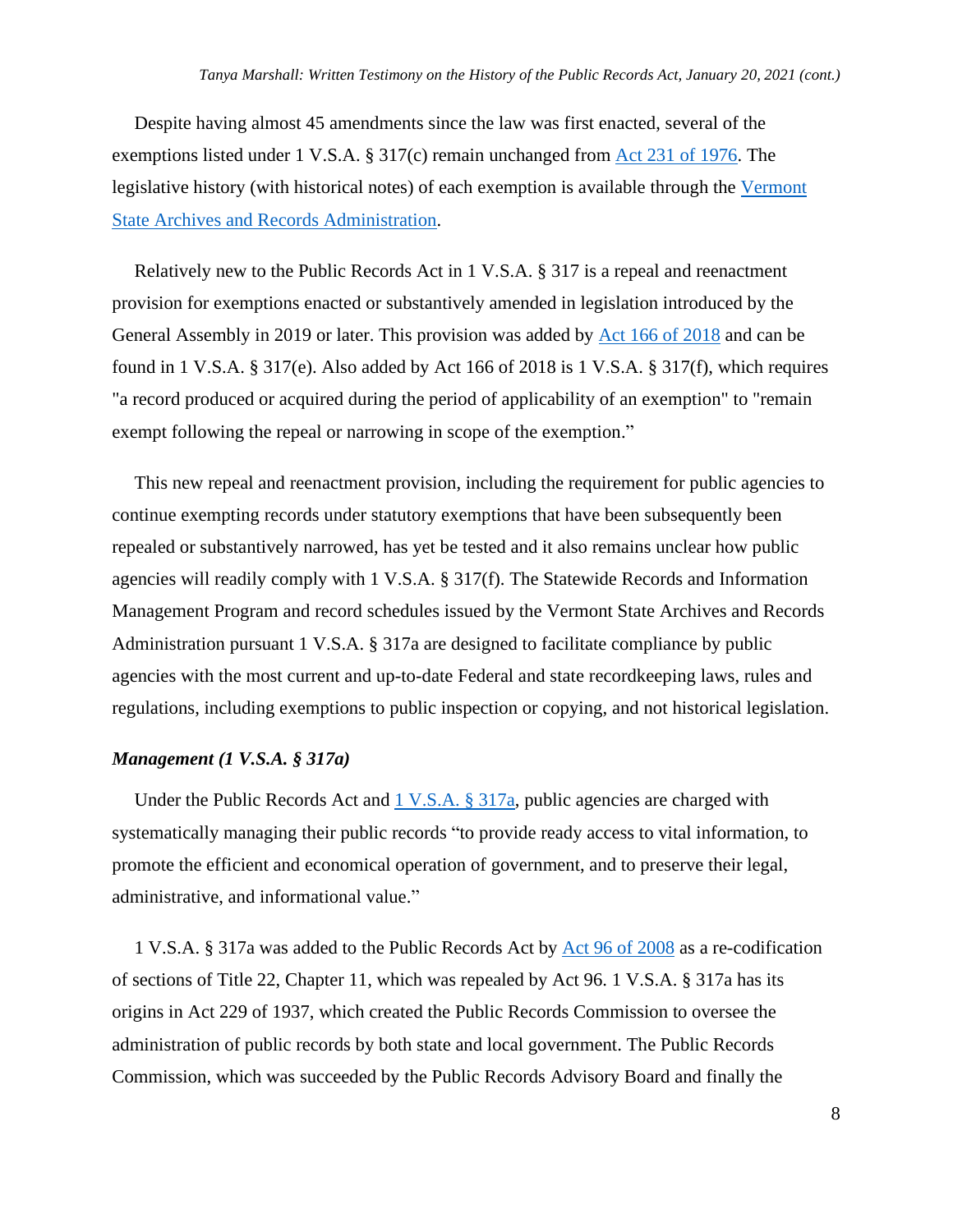Vermont State Archives and Records Administration (also by Act 96 of 2008), was created as an outgrowth of Joint Resolution 306 of 1935 and legislative concerns about the condition and management of local records in the State of Vermont.

1 V.S.A. § 317a was last amended by Act 100 of 2018 to include a cross-reference to the services provided to local and state public agencies under the Statewide Records and Information Management Program administered by the Vermont State Archives and Records Administration.

## *Procedure (1 V.S.A. §§ 318-318a)*

The provisions in  $1 \text{ V.S.A. }$  § 318 lay out the process for public agencies to follow when responding to requests to access public records. They impose time limits on an agency for responding to record requests; outline what an agency must do when it denies a request; and establish an appeal process for individuals who are denied access. Most of these provisions were adopted under the first public records law, [Act 231 of 1976.](https://sos.vermont.gov/media/u2gnm1wc/1976_a231.pdf)

Subsequent amendments to the process have aimed at improving records access and making public agencies more accountable when they deny requests. For example, [Act 132 of](https://sos.vermont.gov/media/unmdmde3/2006_a132.pdf)  [2006](https://sos.vermont.gov/media/unmdmde3/2006_a132.pdf) required that an agency explain the basis for a denial in writing. In relation to the appeal process, [Act 110 of 2008](https://sos.vermont.gov/media/gsqnh4jp/2008_a110.pdf) similarly required agency heads to put their decisions in writing and required them to cite the statutory basis for a denial. [Act 59 of 2011](https://sos.vermont.gov/media/3m0plevl/2011_a059.pdf) required agencies to more closely cooperate with individuals requesting information in order to fulfill their requests and it also required agencies to redact exempt information from a record rather than deny access to the entire record.

Pursuant to [1 V.S.A.](https://legislature.vermont.gov/statutes/section/01/005/00318a) § 318a, which was added into law by [Act 166 of 2018](https://legislature.vermont.gov/Documents/2018/Docs/ACTS/ACT166/ACT166%20As%20Enacted.pdf) and went into effect on July 1, 2018, the Secretary of Administration is required to maintain and update the Public Records Request System established pursuant to [Act 132 of 2006](http://www.leg.state.vt.us/docs/legdoc.cfm?URL=/docs/2006/acts/ACT132.htm) and [Act 59 of 2011](https://sos.vermont.gov/media/3m0plevl/2011_a059.pdf) with the information furnished under 1 V.S.A. § 318a(b) and post system information on the website of the Agency of Administration.